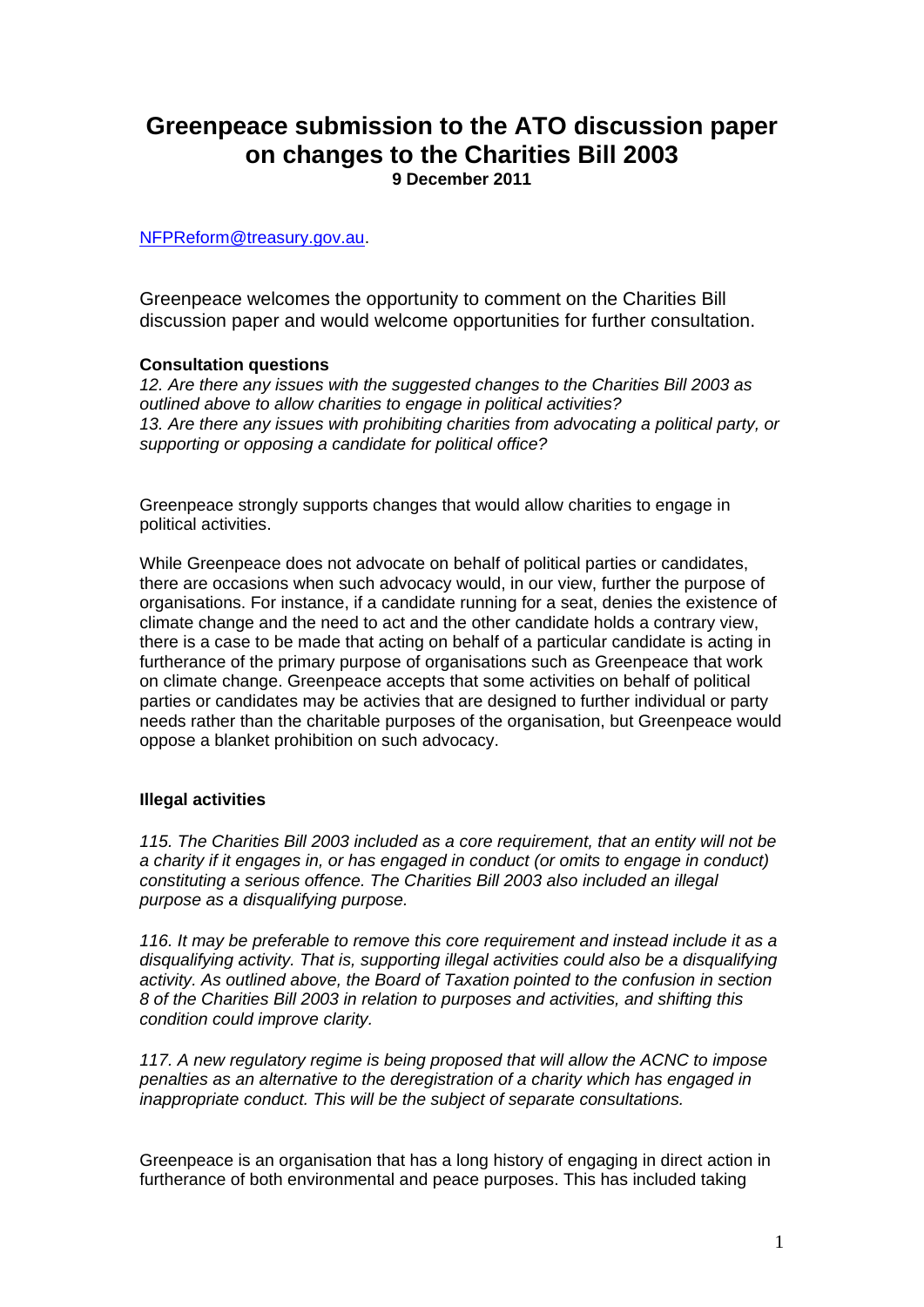ships into the exclusion zones around Muraroa Atoll – a criminal offence under French law. It has included taking action again whaling boats and fishing boats. We have blocked train lines, occupied Lucas Heights, trespassed at the Lodge, illegally raised banners at Parliament House, amongst many other activities. These activities have never been for any purpose except the public benefit and in furtherance of our core purposes and values.

This history of civil disobedience is part of a much bigger history of individuals and organizations prepared to violate the law – often at great risk and with potentially severe criminal penalties – in order to accomplish a greater good. The obvious examples include the civil rights movement, the anti-apartheid movement and the anti-Vietnam war protests. Laws that criminalise legitimate civil disobedience are often not recognised as unjustified for years. Any linking of charitable status to illegal activities must be careful not to undermine the rights – and sometimes the obligations – of citizens to challenge injustice by breaking laws. Civil disobedience is well recognised as a powerful and legitimate agent of change for the public good.

There are also other grounds for opposing the linking of charitable status and illegal activities.

Laws already exist to address illegality, including punishments such as fines and prison terms. Linking illegal activity to de-listing as a charitable organisation is doubling up on punishment.

Such a linkage would also have the effect of imposing a more severe level of punishment on not for profits than is visited on other organizations that engage in criminal activities. For instance, Greenpeace is not aware of any provision in Australian law that removes the capacity of a corporation to continue to engage in corporate activities as a result of illegal and often criminal activity – activities that are often contrary to the public interest. For instance, Merck, the pharmaceutical company, was recently convicted in the US of knowingly allowing its Vioxx drug on the market despite knowing that it would like cause death of heart patients. Merck received a fine. It continues to operate in both the US and Australia as a legitimate corporate entity.

There are laws that permit licencing agents to consider the past acts of an organisation in determining whether to issue or re-issue a licence. For instance, the Gene Technology Act has such provisions in considering whether to issue licences for the growing of genetically modified plants. Greenpeace is not aware that these provisions have ever been used to refuse a licence. Companies such as Monsanto, which has admitted to criminal offences [\("Monsanto fined \\$1.5m for bribery".](http://news.bbc.co.uk/2/hi/business/4153635.stm) BBC. 7 January 2005. Retrieved 28 September 2007), holds numerous licences from the **OGTR** 

These corporations benefit from a number of laws that allow them to operate in Australia, from tax benefits not available to others and often direct subsidies to support their activities. Greenpeace is not aware of any laws or efforts to remove these benefits when such corporations are convicted of criminal offences.

Greenpeace is also concerned with the term 'serious' offences, which is vague and not defined.

Greenpeace would support consultation on an alternative punishment approach as suggested in paragraph 117, although we will not support measures that see public